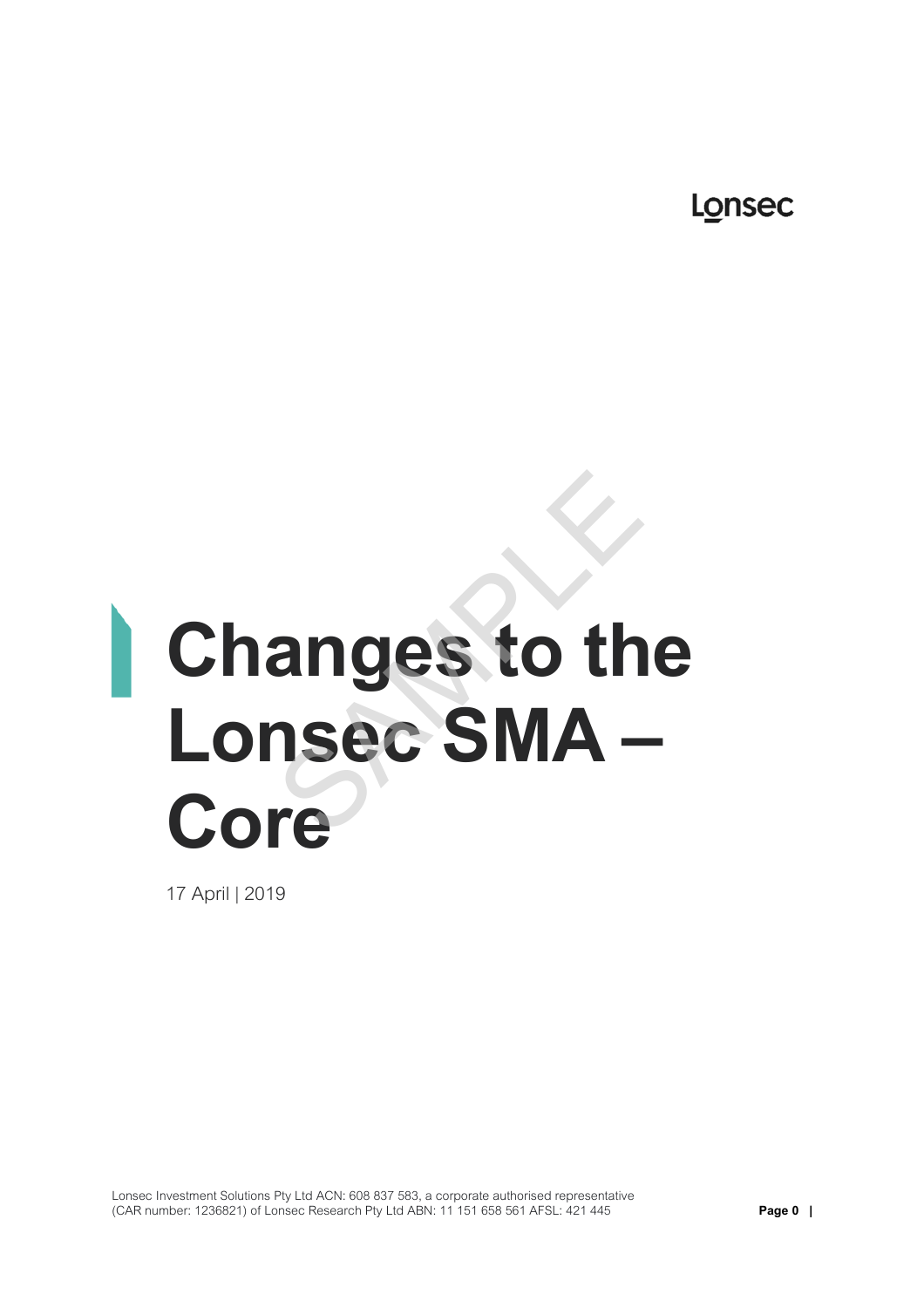## Changes to the Lonsec SMA – Core

## Portfolio changes

#### **Add/Increase**

| Code       | Sector         | Weight*        |
|------------|----------------|----------------|
| <b>ALL</b> | Consumer disc. | $+5.0\%$ (add) |
| <b>JHX</b> | Materials      | +5.0% (add)    |

#### **Remove/Reduce**

| Code       | Sector           | Weight*           |
|------------|------------------|-------------------|
| <b>CPU</b> |                  | $-5.0\%$ (remove) |
| <b>DLX</b> | <b>Materials</b> | $-5.0\%$ (remove) |

\*The tables show the model portfolio weights. The weights implemented in the Lonsec SMA - Core may slightly vary.

### Portfolio Rationale

In this review, Lonsec has elected to implement the following changes to the portfolio:

• Take profit on two holdings, Dulux Group (DLX) and Computershare (CPU).

On the inclusion side, we are implementing the following changes:

 Aristocrat Leisure (ALL) and James Hardie Industries (JHX) have been selected for addition to the portfolio. Materials 35 -5.0% (<br>
El portfolio weights. The weights implemented in the Lonsed<br>
Ale<br>
as elected to implement the following changes to the<br>
wo holdings, Dulux Group (DLX) and Computershare<br>
le, we are implementing the fo

Each of these businesses meet our 'Quality at a Reasonable Price' stock selection criteria and enhance the portfolios diversification, growth profile and yield.

## Portfolio Removals

#### **Dulux Ltd (DLX) - \$9.75**

DLX was added to the portfolio in September 2013 and has contributed positively to the overall performance of the portfolio since inclusion with a total return of 158% (IRR: 18.6% p.a.).

In April 2019, DLX received a takeover offer from Nippon Paint Holdings Co., Ltd to acquire the Group via Scheme of Arrangement for \$9.80 per share in cash, inclusive of \$0.15 per share interim dividend intended to be paid by DLX. The offer values DLX at PE ratio of 25.3x or 16.1x FY18 EV/ EBITDA and represents a 35.4% premium to the 3-month VWAP of \$7.24/share. The DLX board unanimously recommends the Scheme. In Lonsec's view, the offer represents an attractive valuation for shareholders (a 28% premium to our valuation), particularly given the growing headwinds for the Group over FY19-20. Accordingly, we have elected to remove the stock from the SMA Core portfolio, with a view of reallocating the proceeds in a company with a more attractive growth profile over the medium term (JHX).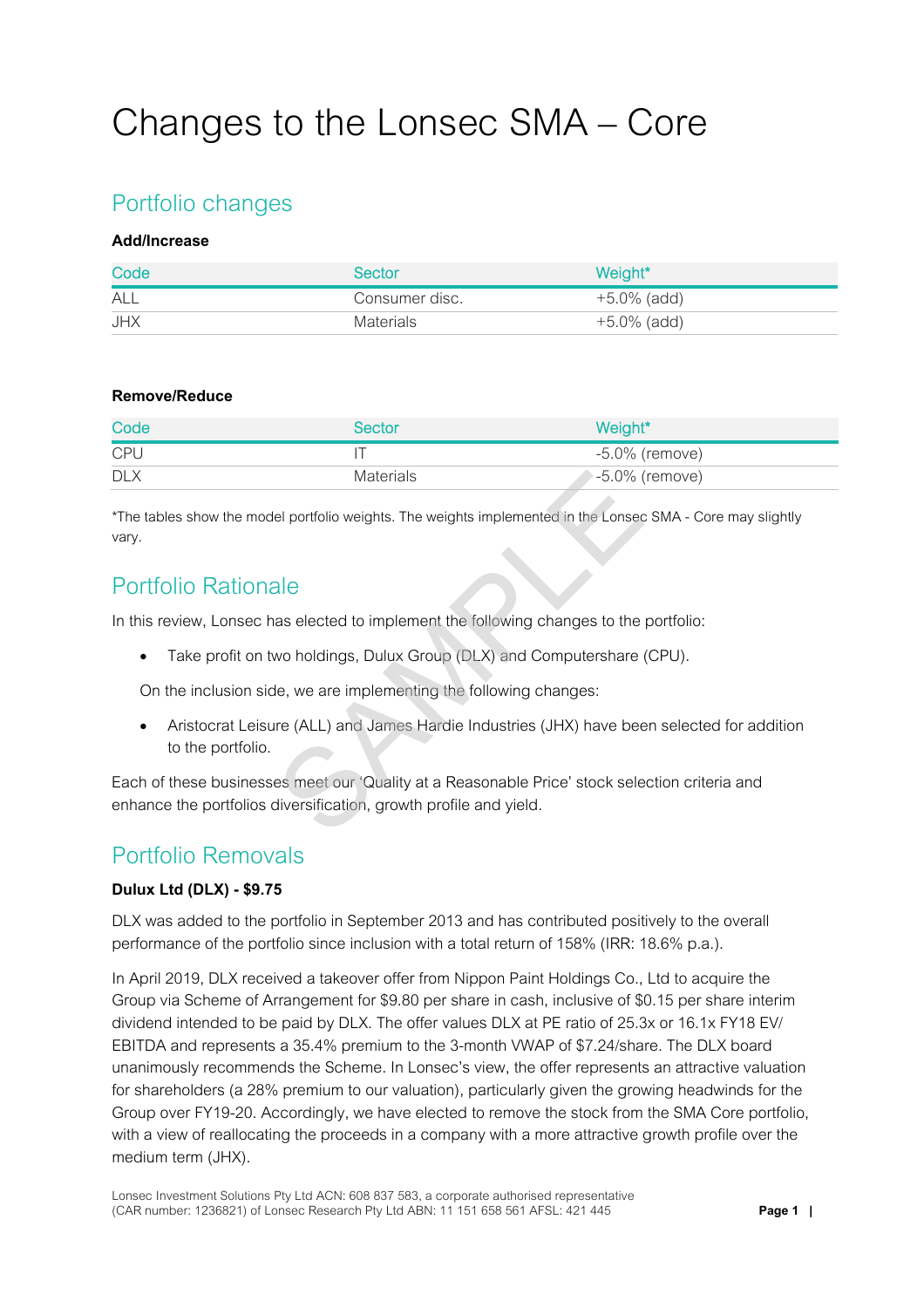#### **Computershare Ltd (CPU) - \$17.75**

CPU was added to the portfolio in December 2016 and has contributed positively to the overall performance of the portfolio since inclusion with a total return of 50.1% (IRR: 19.1% p.a.).

CPU has performed strongly over the last two years, growing earnings by c.14%p.a. over FY17-19. This has been driven through a combination of efficiency gains, synergy benefits and contributions from recent acquisitions. Margin income has also been a large driver of CPU's earnings growth, particularly in 1H19, as interest rates trended higher over the period. This tailwind appears to have run its course, with the recent change in monetary stance by the Fed and subsequent flattening of the yield curve. Looking ahead, cost-out and interest rate fluctuations will be the key drivers of CPU's earnings growth over the medium term, as organic growth stagnates across a number of CPU's operating divisions. At this stage, given the lack of organic growth across a number of CPU's divisions, Lonsec regards the stock as fully valued, with risks skewed to the downside post FY20. Accordingly, we have elected to remove CPU from the portfolio.

## Portfolio Additions

#### **Aristocrat Leisure Ltd (ALL) - \$25.86**

| <b>Portfolio Additions</b>                                                                                                                                                                                            |       |       |  |  |
|-----------------------------------------------------------------------------------------------------------------------------------------------------------------------------------------------------------------------|-------|-------|--|--|
| Aristocrat Leisure Ltd (ALL) - \$25.86                                                                                                                                                                                |       |       |  |  |
|                                                                                                                                                                                                                       | FY19E | FY20E |  |  |
| PER(X)                                                                                                                                                                                                                | 19.5  | 17.1  |  |  |
| P/B(x)                                                                                                                                                                                                                | 7.6   | 6.2   |  |  |
| YIELD (%)                                                                                                                                                                                                             | 2.1   | 2.3   |  |  |
| EPS GROWTH (%)                                                                                                                                                                                                        | 14.8  | 14.0  |  |  |
| ND/EBITDA (x)                                                                                                                                                                                                         | 1.3   | 0.9   |  |  |
| <b>ROE</b> (%)                                                                                                                                                                                                        | 41.5  | 38.4  |  |  |
| Source: Lonsec, Thomson Reuters                                                                                                                                                                                       |       |       |  |  |
| ALL is a leading global developer, manufacturer and distributor of gaming/slot machines and<br>gaming software. ALL is also a major player in online gaming, via its Product Madness, Big Fish and<br>Plarium brands. |       |       |  |  |
| Gaming Operations – ALL provides slot machines to casinos globally with strong exposure to the                                                                                                                        |       |       |  |  |

Gaming Operations – ALL provides slot machines to casinos globally with strong exposure to the US, where over 50% of gaming operations revenue is generated. FY18 revenue of \$1.6bn has grown by a CARG of 37% over the last four years as ALL benefited from strong growth in Nevada and the expansion of Native Indian casinos. ALL has also performed well in Australia and New Zealand with top line growth running at 5% and EBITDA margins above 45%.

Looking ahead, the growth of new casinos has tempered with the legalisation of gambling in Japan a potential tailwind in the coming years. ALL will look to increase floor space in casinos via the development of new consoles that drive foot traffic. The global casino and online gambling industry is expected to grow at an annualised rate of 3.6% over the next five years to 2023.

Digital – ALL has invested heavily in online gaming with the acquisitions of Big Fish and Plarium, as they look to expand from legacy online casino-based gaming. The acquisition of Plarium for US\$500m mid FY17, put ALL firmly in the Digital market. Plarium was a privately owned free-to-play mobile, social and web-based developer running 9 key titles including Vikings: War of the Clans. Plarium games can be played across iOS and Andriod as well as Facebook and browser-based games.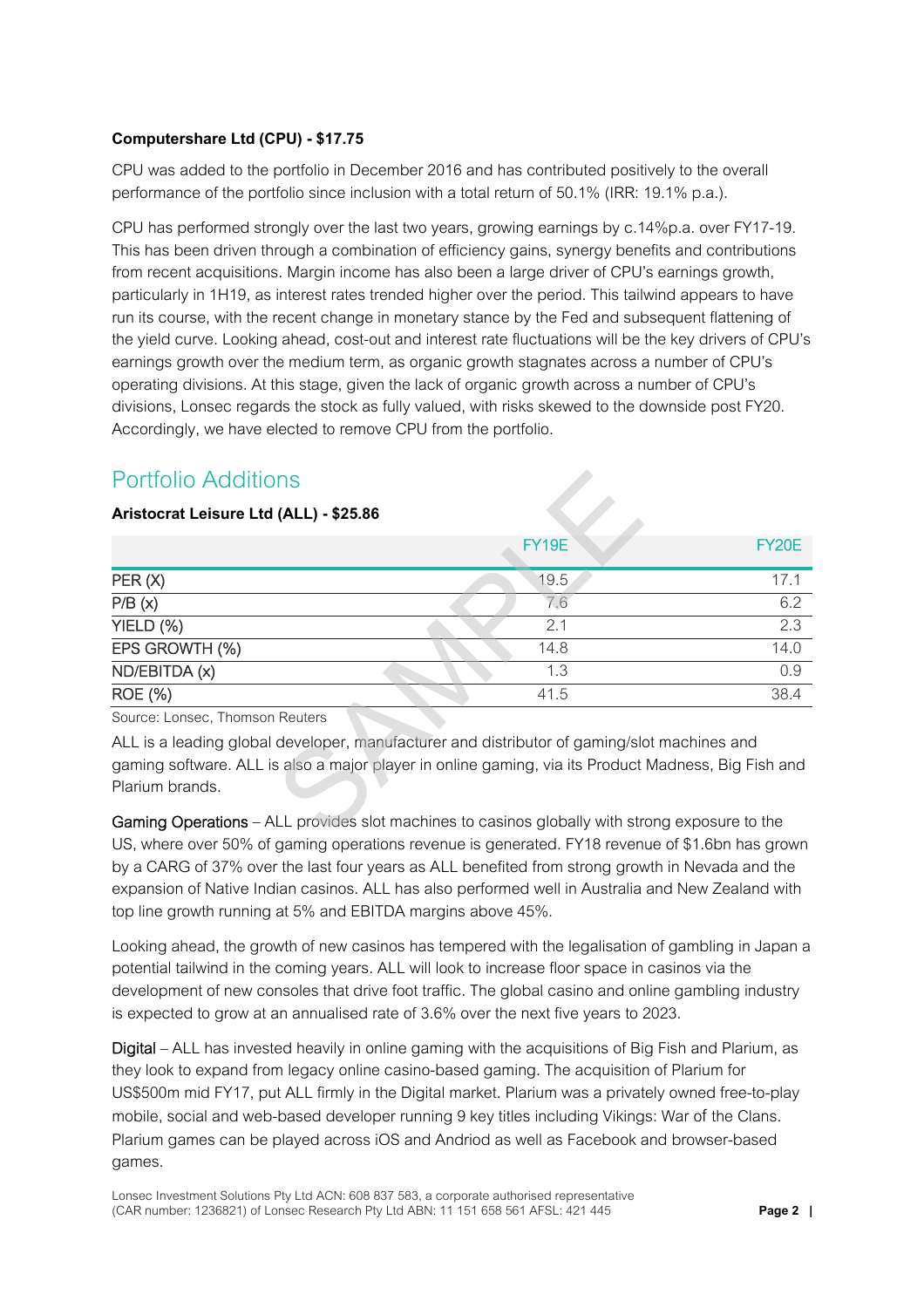The acquisitions expand ALL's online addressable market into adjacent segments, increasing its total market from US\$4.5bn to US\$50bn, with the market expected to grow by 13% CAGR from 2017 to 2020. Whilst ALL has grown Digital revenue from US\$148m to US\$1.3bn over FY15-18, the recent acquisitions have lowered the EBITDA margin by 8.7% to 32.8%. Management expect this to improve over time as lower margin games are removed and investment in Design and Development (D&D) provides new revenues streams.

ALL has historically had a very strong balance sheet, but recent acquisitions have elevated Net Debt to just under 2 times. Historically ALL has utilised their operational leverage and provided strong free cash flow, which should enable ALL to pay down the debt over the coming years. ALL recently repriced US\$2.2bn worth of debt and extended maturity to 7 years.

We expect ALL to maintain its global ship share in gaming operations with the success of its 'Dragon' and 'Lighting' series to continue attracting foot traffic over the medium term. Potential opportunities in Asia, particularly Japan where casinos recently became legalised, should sustain growth. We would also expect ALL to successfully integrate their Digital acquisitions and streamline the product offerings to improve margins and gameplay. With the investment in 'talent and technology' where D&D represents almost half their global employees, we think this should provide ALL with an advantage over competitors.

Overall, Lonsec regards ALL to be a quality consumer discretionary business with a strong market position and identifiable growth drivers. We have assessed ALL's intrinsic valuation to be \$29.37, which assumes achievement of EPS CAGR of 10.3% over the medium term. represents almost nan their global employees, we the<br>over competitors.<br>SALL to be a quality consumer discretionary business<br>growth drivers. We have assessed ALL's intrinsic values<br>almost of EPS CAGR of 10.3% over the mediu

#### **Bull points**

- New casinos in the US, Europe and Asia potentially increases the customer base.
- Digital Gaming a large growth market.
- The industry has relatively high barriers to entry.
- Strong market position and track record.

#### **Bear points**

- An inability to develop games that attract users.
- Weakening economic conditions may lead to declining revenues in the gaming industry.
- FX risk, primarily with respect to the US dollar and Euro.
- Regulatory risks.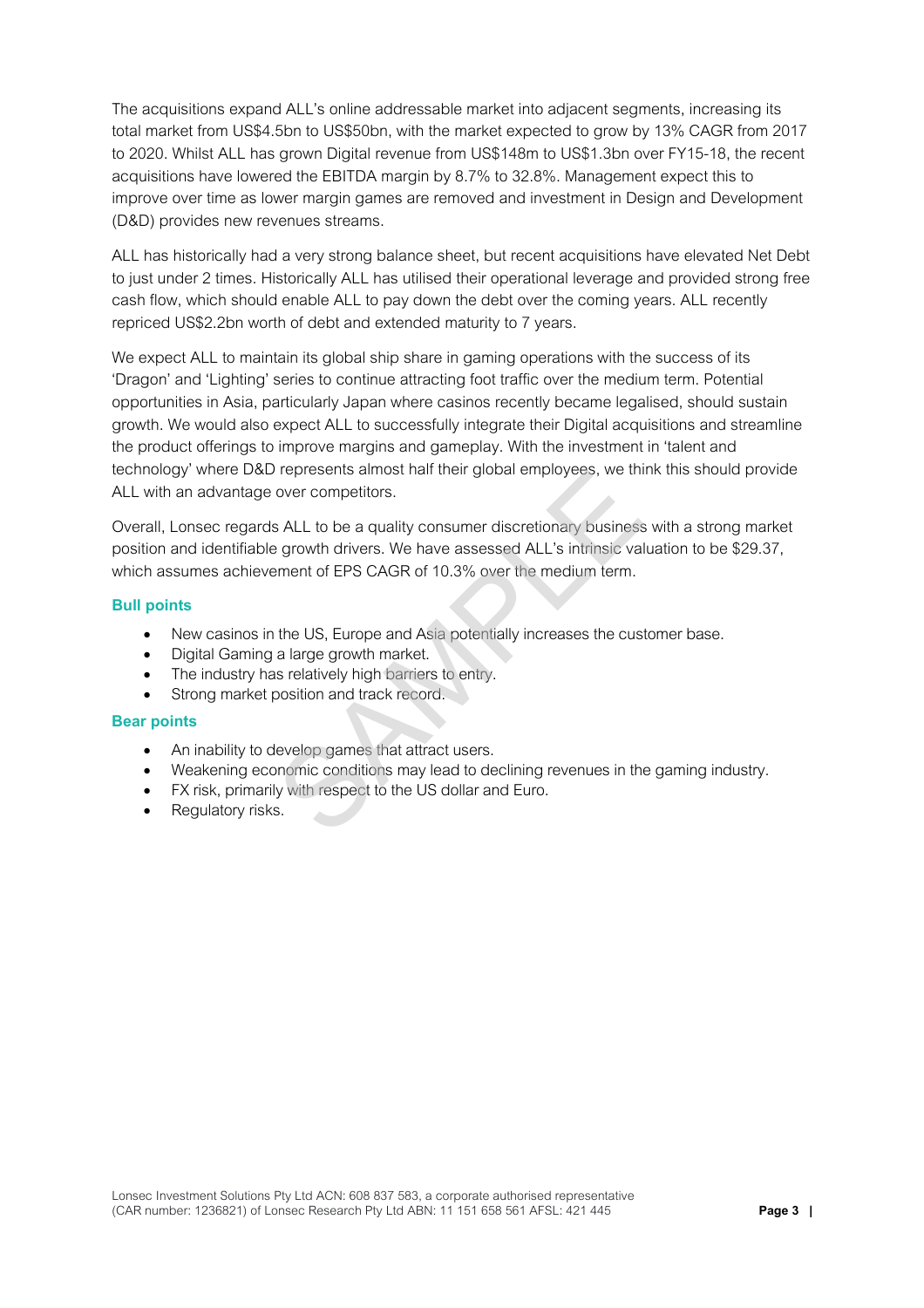#### **James Hardie Industries PLC (JHX) - \$19.05**

|                | <b>FY19E</b> | <b>FY20E</b> |
|----------------|--------------|--------------|
| PER(X)         | 19.6         | 17.1         |
| P/B(x)         | 12.6         | 11.3         |
| $YIELD (\%)$   | 3.1          | 3.6          |
| EPS GROWTH (%) | 3.6          | 14.3         |
| ND/EBITDA (x)  | 2.5          | 2.2          |
| <b>ROA (%)</b> | 13.2         | 13.1         |

Source: Lonsec, Thomson Reuters

JHX specialises in the manufacturing and sale of fiber cement, fiber gypsum and cement-bonded building products for interior and exterior building construction applications, primarily in the US, Australia, Canada, New Zealand, the Philippines and Europe.

Fiber cement products are used in a number of markets, including new residential construction, manufactured housing, repair and remodelling and a variety of commercial and industrial applications. JHX manufacture numerous types of fibre cement products with a variety of patterned profiles and surface finishes for a range of applications, including external siding and soffit lining, internal linings, facades and floor and tile underlay. JHX employs ~3,960 people and generated net sales of US\$2.06 billion in FY18.

By volume, JHX sold 2,768 mmsf of fibre cement in FY18, with 80% of volumes sold in North America and 13% in Australia. Group EBIT margins in North America have been relatively stable between 20- 25% over the last ~18 years, and this is despite large swings in US housing starts. The stability of margins has been a key differentiator for JHX. In FY19, the company is guiding to high single digit North American volume growth, driven by a lift in US housing starts and market share gains. Longer term growth will be generated from new fibre cement products in Europe as the company leverages the distribution channels of the recently acquired Fermacell business, as well as ongoing market share gains of fibre cement in the cladding market and JHX maintaining a 90% share of that segment. shes for a range of applications, including external skits and floor and tile underlay. JHX employs ~3,960 ped<br>in FY18.<br>T68 mmsf of fibre cernent in FY18, with 80% of volume<br>froup EBIT margins in North America have been re

JHX has building industry leadership as a key strategic focus. Investment in fiber cement products via Research & Development activities is a key facet of this focus. This focus on R&D has been consistently funded from JHX's free cash and the current run-rate is US\$30m p.a. Overall, JHX has spent +US\$490m on R&D since 2000.

JHX has accumulated substantial IP within the building materials market, having developed a proprietary technology platform that enables the production of thicker yet lighter- weight fiber cement products that are generally easier to handle than most traditional building products. JHX claims its products provide certain durability and performance advantages leading to improved maintenance, while offering comparable aesthetics to competing products such as wood and superior aesthetics when compared to vinyl siding.

JHX has recently mostly debt-funded its Fermacell acquisition. However, the balance sheet remains in solid shape. Management have a broad target of 1-2x adjusted EBITDA. Currently (circa Feb'19) sitting just above this range at 2.2x. Broadly, JHX's current debt profile sees an average term to expiry of 6.6 years with average cost of debt of 4.4%.

JHX has a three-tiered strategy for driving long-term organic growth. These are highlighted below:

- 1. Its long-standing "35/90" strategy for the key US ('North American') market. The '35' represents JHX's plan to "grow fiber cement share to 35% of the exterior cladding market against other wood-looking siding alternatives". The '90' stands for JHX maintaining its category share North America Fiber Cement (NAFC) of at 90%.
- 2. Create a Euro €1billion business in Europe with "Hardie like returns" over the next decade.
- 3. Continued growth in Asia Pacific.

Lonsec Investment Solutions Pty Ltd ACN: 608 837 583, a corporate authorised representative (CAR number: 1236821) of Lonsec Research Pty Ltd ABN: 11 151 658 561 AFSL: 421 445 **Page 4 |**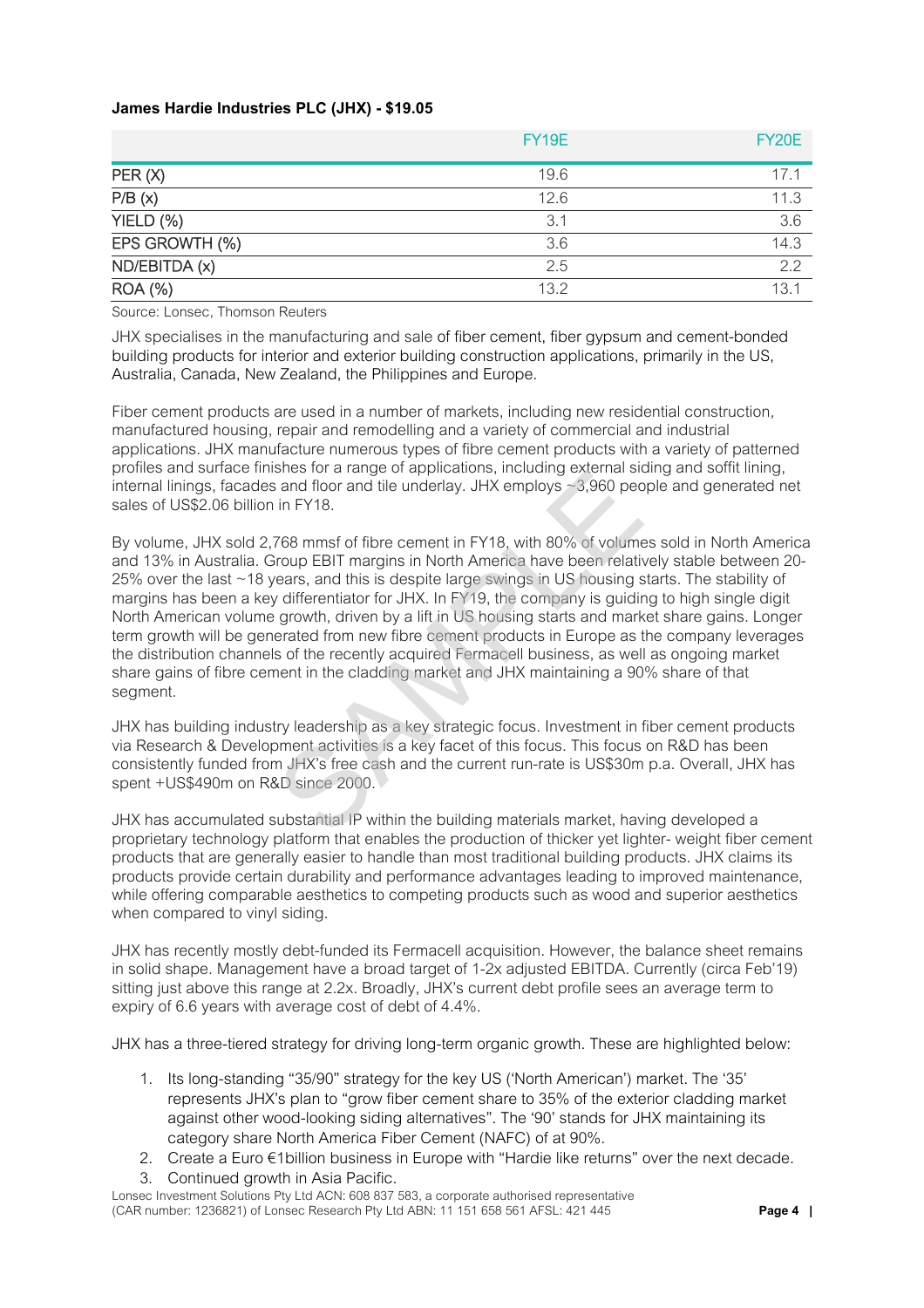The key driver of JHX earnings is the exposure of the company to the US housing cycle. Hence current guidance is predicated on the US recording between 1.2m to 1.3m new housing starts in FY19. In this regard, the previous US housing cycle ended quite dramatically during the GFC. This led to Total Starts, which peaked at over 2.2m in 2006, falling to below 500k by 2009. While the market has recovered to some extent since the GFC lows, the current read of 1.1m to 1.2m as per US Census Bureau data is still well below the top of the previous cycle.

From an earnings perspective, JHX delivered a fiscal year 2019 earnings downgrade in November 2018. Previously, consensus has been for FY19 net operating profit of between US\$313m and US\$335m. Management downgraded this to US\$295m to US\$315m. This slowdown in earnings over the past year can be attributed to rising input costs, capacity constraints and demand variability in the US. In our view, this short term contraction in JHX's earnings over the past year appears to be cyclical and not to represent any emerging structural issues impacting JHX's long term growth profile.

Lonsec notes that JHX manufactured products containing asbestos up to 1987. To fund health related liabilities, it contributes up to 35% of its annual free cash flow to the Asbestos Injuries Compensation Fund (AICF). To date since 2007, JHX has contributed over A\$1.2b. Note that under the agreement, cap is only in place for funding of AICF. There is no cap on individual claimants. This extends to at least 2045, with recurring automatic ten year extension periods, if required. Investors should note that our valuation for JHX has been adjusted to reflect JHX's asbestos liability.

Overall, Lonsec regards JHX to be a quality building products business, with a strong market position, high barriers to entry and positive demand drivers. We have assessed JHX's intrinsic FY19 valuation to be \$21.32/share, assuming new construction starts of between 1.2 and 1.3 million in the US. ICF). To date since 2007, JHX has continuated over As<br>in the place for funding of AICF. There is no cap on in<br>i, with recurring automatic ten year extension periods,<br>uation for JHX has been adjusted to reflect JHX's asb<br>s

#### **Bull points**

- Dominant player in fiber cement market in US (circa 90% market share) and Asia Pac.
- Fermacell acquisition provides portfolio diversification into Europe with cross-selling opportunities.
- Fiber cement products has some strong advantages.
- US housing market below previous peaks a positive demand driver.
- Diversified earnings base.

#### **Bear points**

- Sales and margins have a very high correlation to the US and Australian housing cycles.
- CEO has recently resigned.
- Input cost inflation.
- FX volatility.
- Exposure to 'trade wars' via rising input & freight costs.
- M&A integration issues.
- Higher than expected Asbestos claims.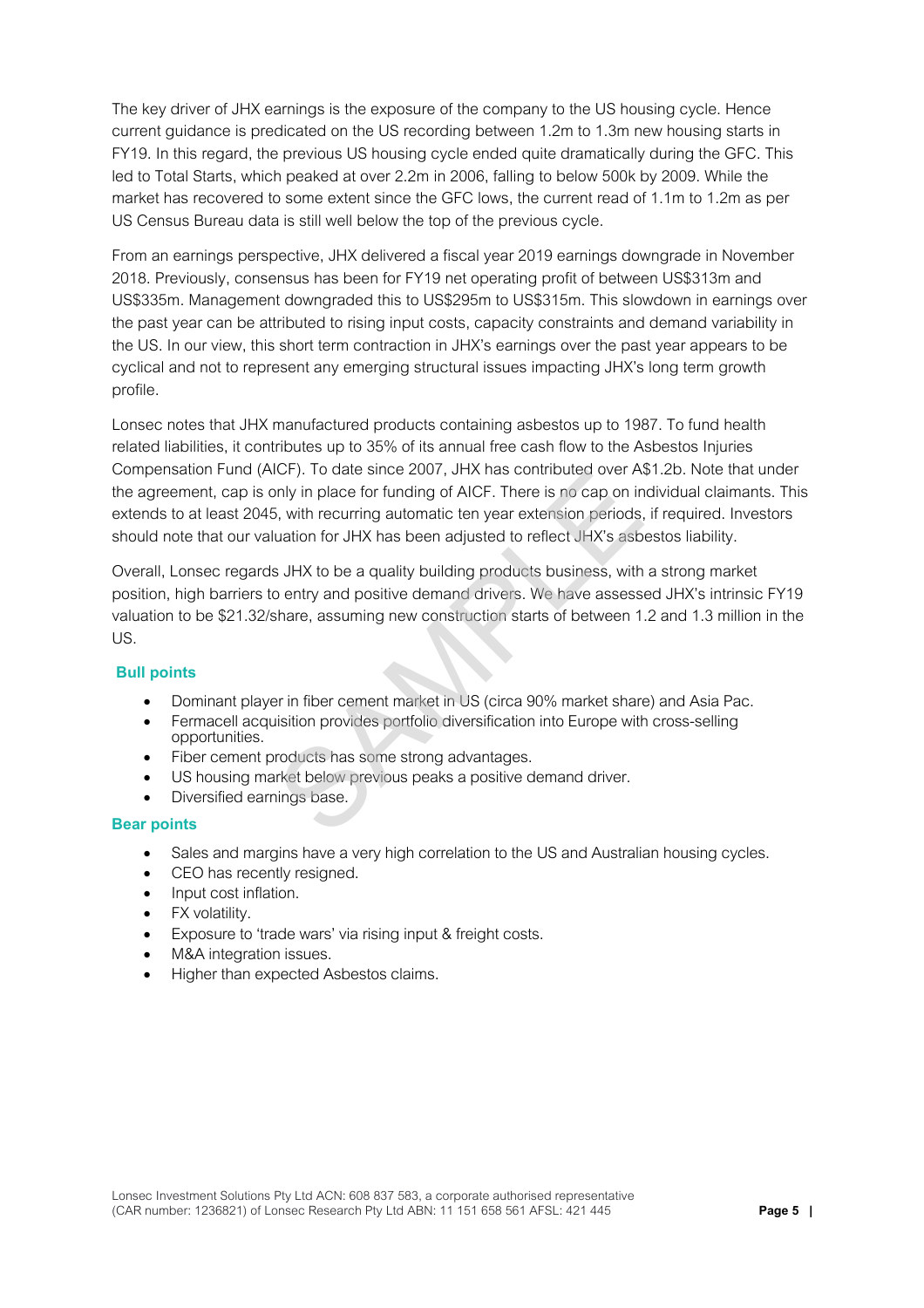## Sector Allocation

#### **SMA Core Portfolio**

| <b>GICS SECTOR</b>            | <b>BENCHMARK (%)</b> |       | PORTFOLIO (%) ACTIVE WEIGHT (%) |
|-------------------------------|----------------------|-------|---------------------------------|
| <b>Communication Services</b> | 4.4                  | 2.5   | $-1.9$                          |
| Consumer Disc.                | 6.8                  | 5.0   | $-1.8$                          |
| <b>Consumer Staples</b>       | 5.3                  | 10.0  | 4.7                             |
| Energy                        | 6.2                  | 5.0   | $-1.2$                          |
| Financials                    | 29.9                 | 27.5  | $-2.4$                          |
| <b>Health Care</b>            | 8.5                  | 22.5  | 14.0                            |
| Industrials                   | 8.3                  | 10.0  | 1.7                             |
| $\mathsf{I}$                  | 3.0                  | 0.0   | $-3.0$                          |
| <b>Materials</b>              | 18.1                 | 17.5  | $-0.6$                          |
| <b>Real Estate</b>            | 7.5                  | 0.0   | $-7.5$                          |
| <b>Utilities</b>              | 2.1                  | 0.0   | $-2.1$                          |
| Cash                          | 0.0                  | 0.0   | 0.0                             |
| <b>TOTAL</b>                  | 100.0                | 100.0 |                                 |

- The latest changes reduce the portfolios underweight exposure to Consumer Discretionary to 1.8%, whilst the overall exposure to Materials remains unchanged with JHX replacing DLX. 100.0<br>100.0<br>100.0<br>100.0<br>100.0<br>100.0<br>100.0<br>100.0<br>100.0<br>100.0<br>100.0<br>100.0<br>100.0<br>100.0<br>100.0<br>100.0<br>100.0<br>100.0<br>100.0<br>100.0<br>100.0<br>100.0<br>100.0<br>100.0<br>100.0<br>100.0<br>100.0<br>100.0<br>100.0<br>100.0<br>100.0<br>100.0<br>100.0<br>100.0<br>100.0<br>100.0<br>100.0<br>
- IT exposure reduces to an underweight position following the removal of CPU from the portfolio.
- The main overweight positions in the portfolio are: Consumer Staples, Healthcare and Industrials.
- The main underweight position in the portfolio are: Real Estate, IT, Utilities, Financials and Metal & Mining.
- Investors should note that JHX and ORA are ranked under Materials when widely viewed as Industrial exposures.